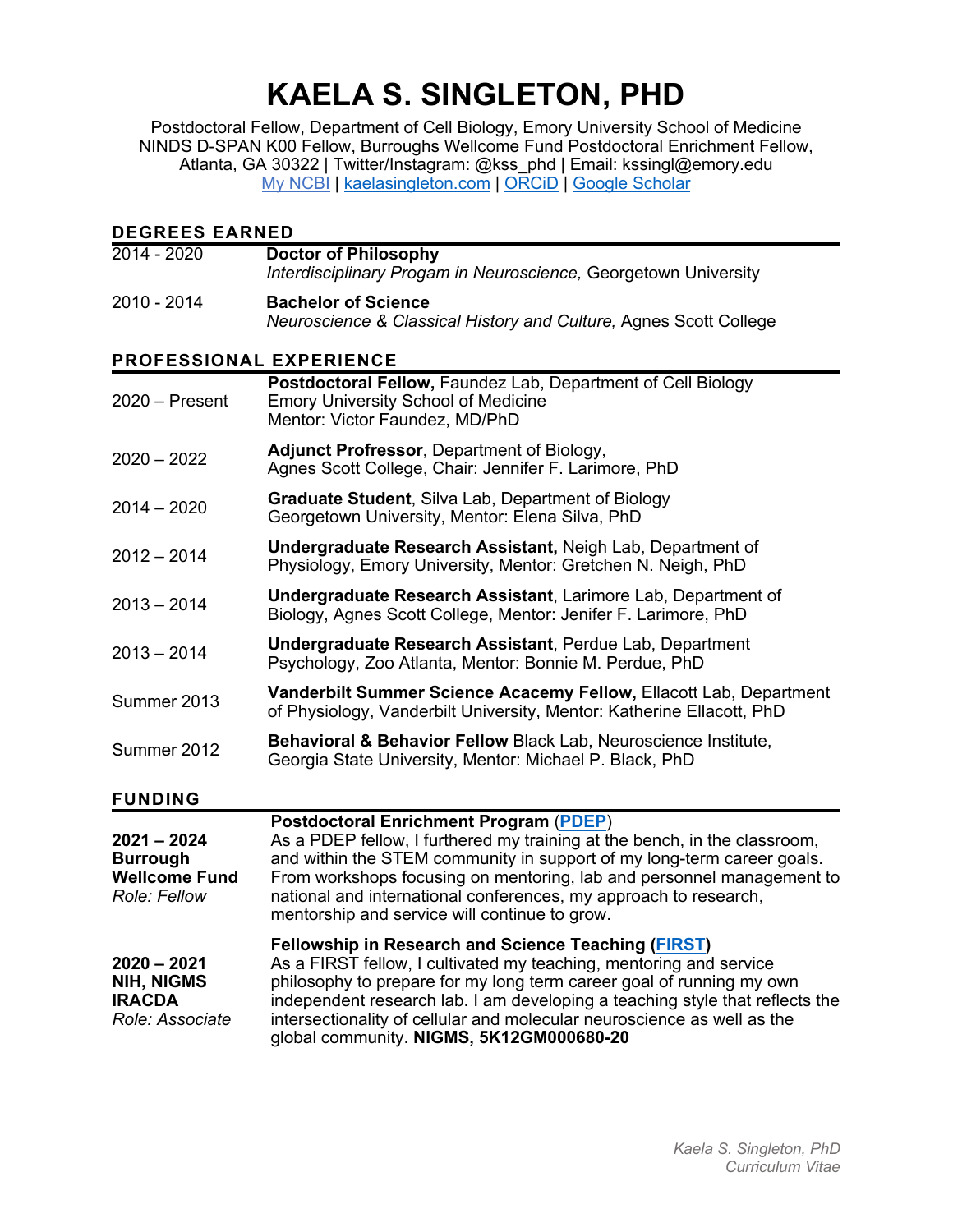| $2018 - 2024$<br><b>NIH, NINDS</b><br>Role: PI     | <b>Blueprint Diversity Specialized Predoctoral to Postdoctoral</b><br>Advancement in Neuroscience (D-SPAN) Award (F99/K00)<br>This two-phase award facilitated completion of my doctoral degree and<br>transition of to my postdoctoral position. Through DSPAN, I has published<br>one paper in iScience, submitted two paper to Journal of Biological<br>Chemistry as well as Genes & Development. I also presented my research<br>at four national meetings and gave two invited talks at national and local<br>conferences. NINDS, F99NS108539   4K00NS108539-03                                             |
|----------------------------------------------------|------------------------------------------------------------------------------------------------------------------------------------------------------------------------------------------------------------------------------------------------------------------------------------------------------------------------------------------------------------------------------------------------------------------------------------------------------------------------------------------------------------------------------------------------------------------------------------------------------------------|
| $2016 - 2018$<br><b>NIH, NINDS</b><br>Role: Fellow | Training in Neural Injury and Plasticity (NIP)<br><b>Center for Neural Injury &amp; Regeneration</b><br>Through the NIP fellowship, I added a clinical spin to my dissertation<br>research in the foundations of neural development. I earned authorship on<br>four manuscripts, gave four invited talks and four poster presentations,<br>earned awards for presentation skills, professional development and<br>excellence in teaching. NINDS, 5T32NS041218                                                                                                                                                    |
| $2014 - 2015$<br><b>NIH, NINDS</b><br>Role: Fellow | <b>Predoctoral Training in Integrative Neuroscience (PTIN)</b><br><b>Georgetown University</b><br>Through didactic coursework, laboratory research, career development<br>training, and instruction in the responsible conduct of research, I identified<br>my strengeths in developmental neuroscience research. I presented my<br>work at two national conferences, applied to the NSF GRFP and NIH<br>NRSA (discussed but not awarded). NINDS, 5T32NS041231-14                                                                                                                                                |
| $2012 - 2014$<br><b>NIH, NINDS</b><br>Role: Fellow | <b>Enhancing Undergraduates in Neuroscience Research Fellowship</b><br><b>(ENDURE)</b> Through ENDURE, I gained my first authentic mentored<br>research experience at Georgia State University with the Behavioral<br>Research in Advancements in Neuroscience Fellowship. I went on to earn<br>summer research fellowships at Vanderbilt and Emory University and<br>published one scientific manuscript. I presented my findings yearly at<br>Agnes Scott College's Research Symposium, Georgia State ENDURE<br>Symposium and Society for Neuroscience. NINDS, 8R25NS080688-03,<br><b>Sub-Award SP00010548</b> |

#### **PUBLICATIONS**

- 1. Wynne M\*, Lane AR\*, **Singleton KS\*** Zlatic S, Gokhale A, Werner E, Duong D, Kwong J, Crocker A, Faundez V. Heterogeneous Expression of Nuclear Encoded Mitochondrial Genes Distinguishes Inhibitory and Excitatory Neurons. eNeuro **2021** [Link] \*authors contributed equally
- 2. **Singleton KS**, Murray DRK, Dukes AJ, Richardson LNS. A year in review: are DEI initatives fixing systemic barriers? Neuron, NeroView **2021**. Invited Editorial *[Link]*
- 3. **Singleton KS**, Faundez VF. Robustness and Innovation Along the Endocytic Route: Lessons from Darkness. Journal Cell Biology. **2021**. [Link]
- 4. **Singleton KS**, Tesfaye R, Dominguez E, Dukes A. An Open Letter to past, current and future mentors of Black neuroscientist. Nature Reviews Neuroscience. **2020**. [Link] Invited Editorial
- 5. Lee CE, **Singleton KS**, Wallin M, Faundez VF. Rare Genetic Diseases, Nature's Experiment on Human Development. iScience **2020**. [Link]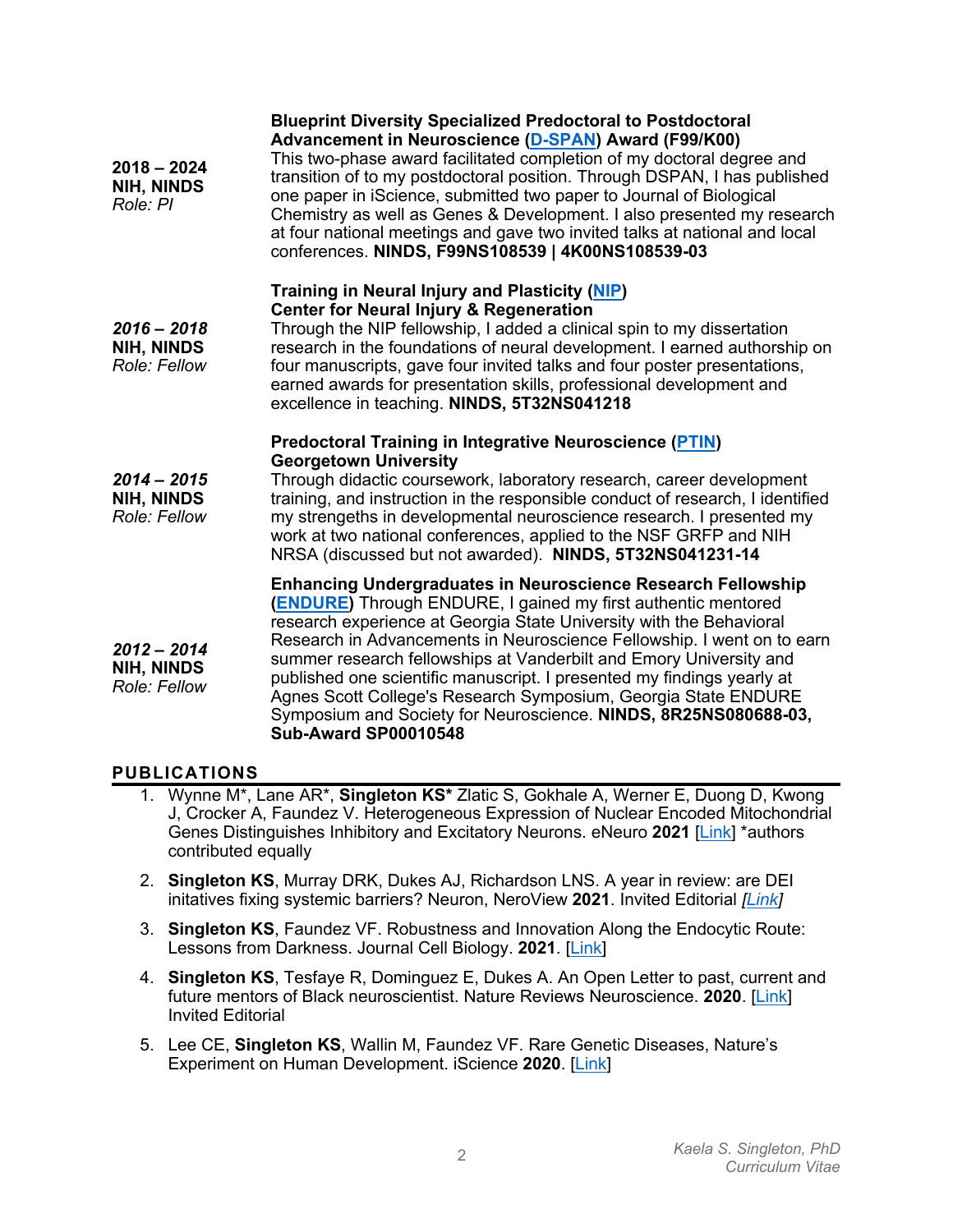- 6. **Singleton KS**, Silva PR, Silva EM. Novel Interaction Domains and Partner Proteins of Sox11 during neurogenesis. **2020**. BioRxiv [Link]
- 7. Larimore J, Zlatic SA, Arnold M, **Singleton KS**, Cross R, Rudolph H, Bruegge MV, Sweetman A, Garza C, Whisnant E and Faundez V. Dysbindin Deficiency Modifies the Expression of GABA Neuron and Ion Permeation Transcripts in the Developing Hippocampus. *Front. Genet.* **2017** [Link]
- 8. Rudolph H., Cross RD., Segura L, **Singleton KS**., Larimore, J. Neuronal Endosomal Trafficking: One of the common molecular Pathways Disrupted in Autism Spectrum Disorders and Schizophrenia. Journal of Neurology and Psychology. **2016**. [Link]
- 9. Arnold M**\***, **Singleton KS\***, Cross RD\*, Chapleau D, Mullin AP, Rolle I, Moore C, Theibert A, Pozzo-Miller L, Faundez V, Larimore J. The Endosome Localized AGAP1 Modulates Spine Morphology Downstream of the Neurodevelopmental Disorder Factor Dysbindin. *Frontiers in Cellular Neuroscience.* **2016**. [Link] \*Authors contributed equally
- 10. Kalidindi A, Kelly SD, **Singleton KS**, Guzman D, Merrill L, Willard SL, Shively CA, Neigh GN. Reduced marker of vascularization in the anterior hippocampus in a female monkey model of depression. *Physiol Behav*. **2016.** [Link]
- 11. Larimore J, Zlatic SA, Gokhale A, Tornieri K, **Singleton KS**, Mullin AP, Tang J, Talbot K, Faundez V. Mutations in the BLOC-1 Subunits Dysbindin and Muted Generate Divergent and Dosage-Dependent Phenotypes. *J Biol Chem.* **2014.** [Link]

#### **INVITED SEMINARS**

- 1. Systems Biology and -omics Approaches to Neurodevelopmental Disorders, University of Georgia, Department of Biology 2022
- 2. **Keynote,** Systems Biology: A tool for developing neuroscientists and understanding mitochondrial disease. Fralin Biomedical Research Institute at Virginia Tech, 2022
- 3. Cellular and Molecular Mechanisms in Neural Development and Neurodevelopmental disorders. Middlebury College, Program in Neuroscience, 2021
- 4. **Keynote**, A Systems Biology Approach to professional development and neurodevelopmental disorders, Georgetown University, Medical Center Graduate Student Organization Student Research Day, 2021
- 5. Systems Biology approach to neurodevelopmental disorders. University of Massachusetts Lowell, Biology Department 2021
- 6. Systems Biology approach to cellular and molecular phenotypes in neurodevelopmental disorders Oberlin College, Neuroscience Department, 2021
- 7. Understanding Copper Regulation in Pediatric Neurodegeneration. Wellesley College, Neuroscience Department, 2021
- 8. Mitochondria Dynamics & Metabolic Mapping of Menkes Disease. Department of Genome Sciences. University of Washington, 2021
- 9. Systems Biology Approach to Neuron Formation. UC San Diego, Graduate Diversity and Science Lecture Series, 2021
- 10. **Distinguhed Lecture**, Control of Neuron Formation in Neurodevelopmental & Neurodegernative Disorders. Bay Path University 2021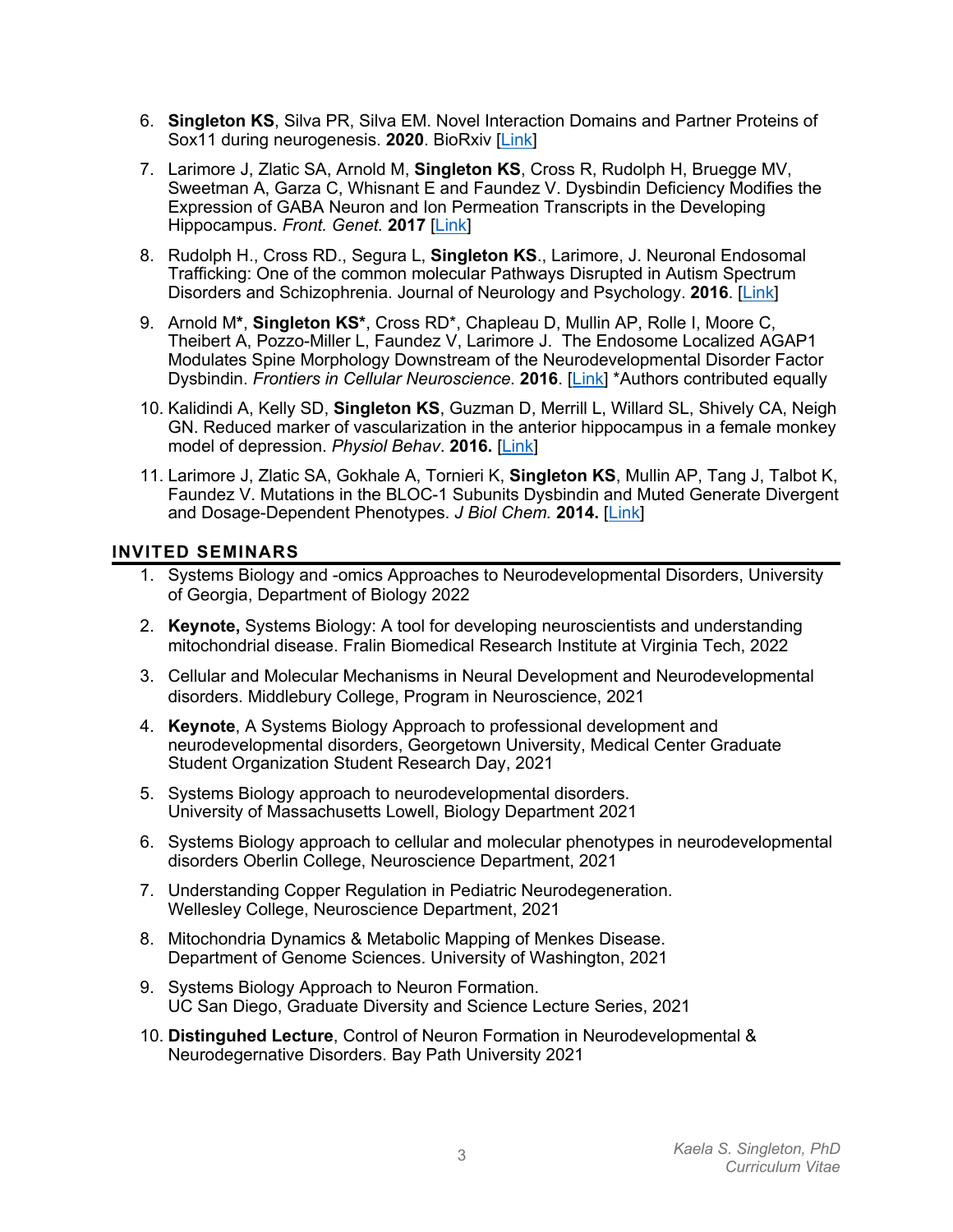- 11. Understanding Copper Regulation in Neurodegeneration. Morehouse College, Department of Biology, 2021
- 12. Mitophagy in Menkes Disease. University of Washington, Department of Biology, 2021
- 13. Menkes Disease: Mediating Copper Homeostasis in the developing brain. Georgia State University Neuroscience Institute, 2021
- 14. Defining Neuronal and Professional Identity using systems biology and principles of Equity Diversity and Inclusion. Department of Biological Sciences at Columbia University, 2020
- 15. Mitochondria Integrity & Localization in Menkes disease. Tulane University, BRAIN Institute, 2020
- 16. Molecular Signals & Cellular Events in Neural Development. University of Oregon, Department of Biology, 2020
- 17. Mismatched Sox: Sox11 Regulation and Function across species. Emory University, Cell Biology, 2018
- 18. Knocking your Sox off: Disruption of Sox11 function in embryogenesis. Agnes Scott College, Department of Biology, 2018

## **CONFERENCE PRESENTATIONS**

- 1. **Poster Presentation**, Mitochondria Integrity and Localization in Menkes Disease. Burroughs Wellcome Fund Symposium, 2021
- 2. **Selected Talk**, Downstream Targets of Sox11 in Neural Development. Gordon Research Seminar Neural Development, 2018
- 3. **Poster Presentation**, Downstream Targets of Sox11 in Neural Development. Gordon Research Conference Neural Development, 2018
- 4. **Selected Talk**, Nanosymposium, Cross Species function and regulation of Sox11 in neural development. Society for Neuroscience; Nanosymposium #448: Neuronal Differentiation Mechanisms, Abstract #5813, 2017
- 5. **Poster Presentation**, Pairing your Sox: Cross species function of Sox11 in neural development. Scientista Symposium, 2017
- 6. **Selected Talk**, Pairing your Sox: Cross species function of Sox11 in neural development. Mid-Atlantic Society for Developmental Biology, Nanosymosium 2017
- 7. **Poster Presentation**, Function and Post-Translational Modifications of Sox11 in neural development. Society for Neuroscience DCMA Chapter Symposium, 2017
- 8. **Poster Presentation**, Post-transcriptional Regulation of Sox11 in Neural Development. Diversity Poster Session, Society for Neuroscience, 2017
- 9. **Poster Presentation**, Matching your Sox: Cross species functional analysis of Sox11 during Neural Development. Mid-Atlantic Society for Developmental Biology, 2016
- 10. **Invited Seminar**, Sox11 aids Differentiation in Multiple Systems. National Institute of Health, Zebrafish Frog Integrative Group, 2016
- 11. **Selected Talk**, Pairing your Sox: Regulation of Sox11 in Neurodevelopment. Georgetown University Student Research Day, 2016
- 12. **Poster Presentation**, The Role of Endosomal Trafficking in Rett Syndrome. Agnes Scott College Spring Annual Research Symposium, 2014
- 13. **Oral Presentation**, The Tragic Medical Woman: A manipulation of Greek ideals and medical concepts by Euripides. Agnes Scott College, Spring Annual Research Symposium, 2014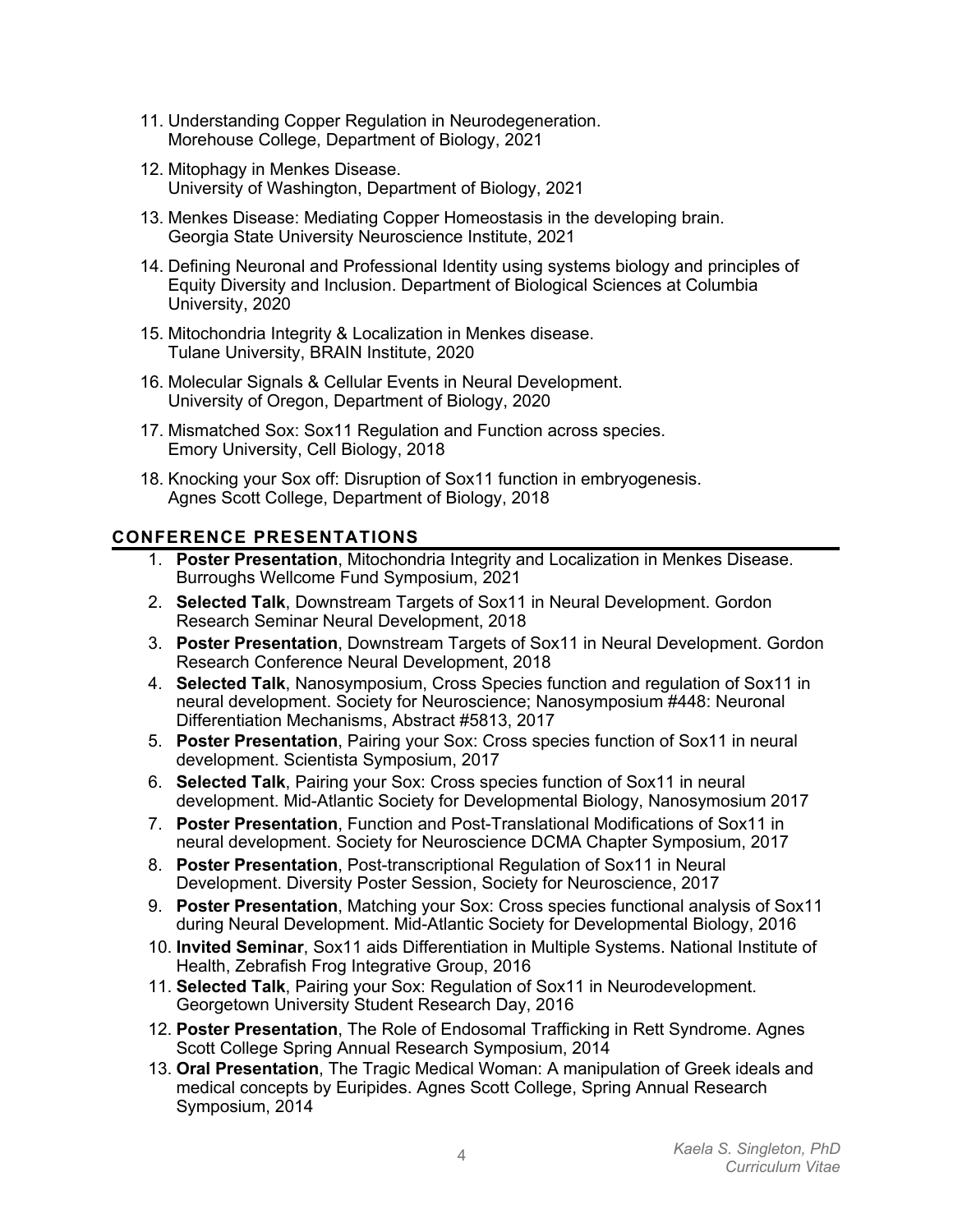- 14. **Poster Presentation**, Self-Groom and Resting Behavior: The Effects of Weather on Red Kangaroos. Agnes Scott College Spring Annual Research Symposium, 2014
- 15. **Oral Presentation**, Reduced Vascularization of Anterior Hippocampus in a Female Monkey Model of Depression. BP-ENDURE Symposium, 2014
- 16. **Poster Presentation,** Expression of HIV-1 causes depressive-like behaviors and decreased cell proliferation in the dentate gyrus of adolescent female rats. BP-ENDURE Symposium, 2014
- 17. **Oral Presentation**, The Susceptibility of Tragic Women to Eros: A Commentary on Hippocratic Definition. Agnes Scott College, Spring Annual Research Symposium, 2013
- 18. **Poster Presentation**, The effects of acute and repeated cocaine administration on Procambrius clarkia. Diversity in Neuroscience Poster Session and Faculty for Undergraduate Neuroscience Research, 2012

#### **FELLOWSHIPS, HONORS & AWARDS**

| 2022 | 30 under 30 in Science (Forbes Magazine)                                                                   |
|------|------------------------------------------------------------------------------------------------------------|
| 2022 | Allison Doupe Fellowship (McKnight Endowment Fund)                                                         |
| 2021 | NIH Loan Repayment Program, Pediatric Research (NINDS)                                                     |
| 2021 | Postdoctoral Enrichment Program Fellow (Burroughs Wellcome Fund)                                           |
| 2020 | 1,000 Inspiring Black Scientits, Rising Star (Cell Mentor)                                                 |
| 2020 | Trainee Spotlight (Department of Cell Biology, Emory University School<br>of Medicine)                     |
| 2020 | 100 More Inspiring Black Scientists, Rising Star (Cell Press)                                              |
| 2020 | Outstanding Young Alumna (Agnes Scott College, Alumnae Board)                                              |
| 2019 | Nominated Karen Gale Exceptional PhD Award (Georgetown University<br><b>Medical Center)</b>                |
| 2018 | Nominated Zukowska & Smulson Excellence in Thesis Research Award<br>(Georgetown University Medical Center) |
| 2018 | Biomedical Graduate Education Award Recipient Spotlight (Georgetown<br>University)                         |
| 2018 | Carl Storm Minority Fellowship (Gordon Research Conference)                                                |
| 2018 | <b>MCGSO Travel Award (Georgetown University)</b>                                                          |
| 2017 | Neuroscience Scholars Program Professional Development Award<br>(Society for Neuroscienc)                  |
| 2017 | 3 <sup>rd</sup> Place, Poster Presentation (Scientista Symposium)                                          |
| 2016 | Outstanding Teaching Fellow (Georgetown University)                                                        |
| 2016 | 1st Place, Molecular Biology Poster Presentation (Georgetown<br>University)                                |
| 2014 | Lillian Dale Thomas Achievement Award (Agnes Scott College)                                                |
| 2013 | Vanderbilt Summer Science Academy Fellowship (Vanderbilt University)                                       |
| 2012 | Behavioral Research in Advancements in Neuroscience Fellowship<br>(Georgia State University)               |
| 2012 | <b>Center for Behavioral Neuroscience Fellowship</b><br>(Agnes Scott College & Georgia State University)   |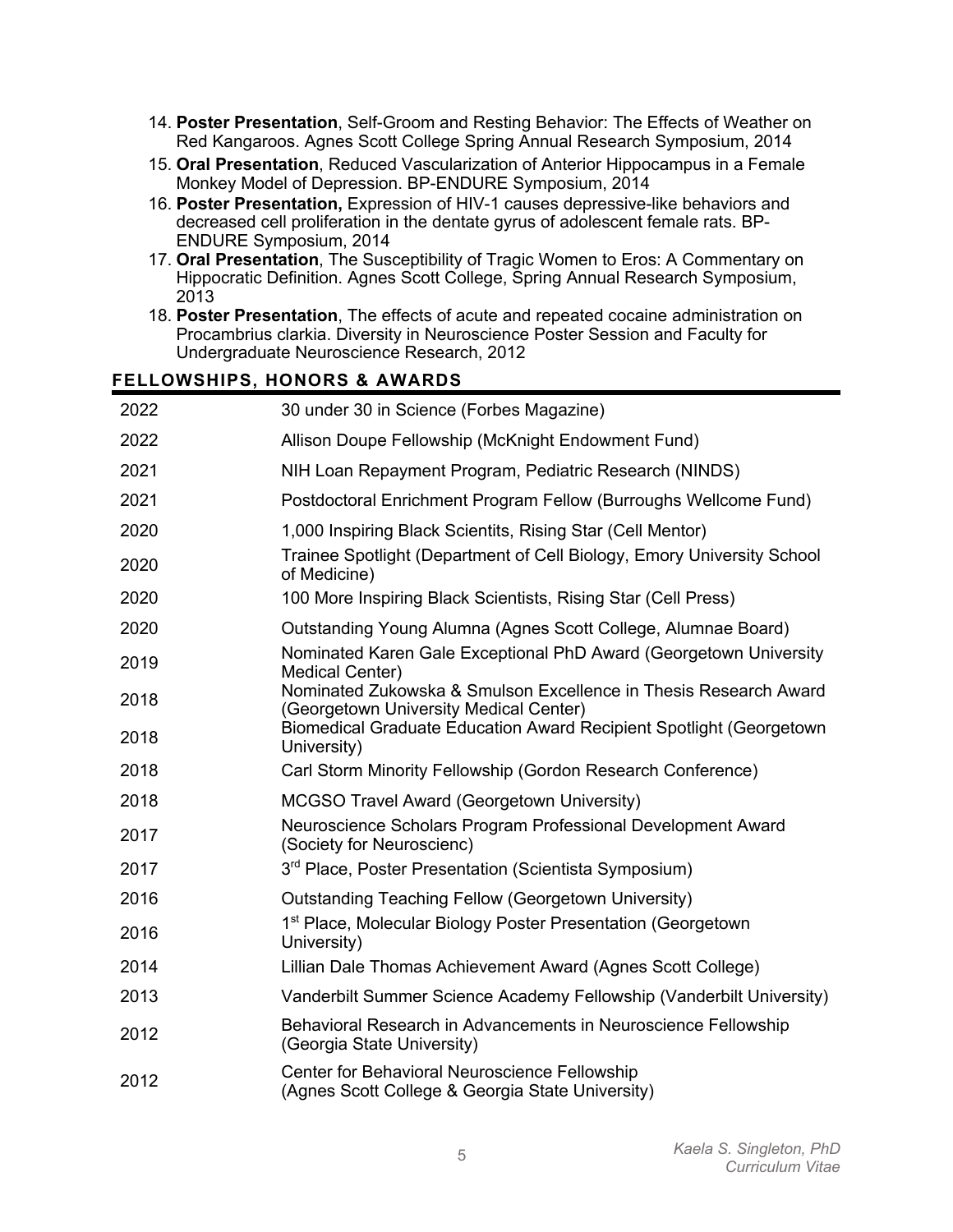| 2011 | Achievement Scholarship<br>(Organization for Chinese Americans & Pacific Islanders) |
|------|-------------------------------------------------------------------------------------|
| 2010 | Generating Excellence in Math and Science Fellowship<br>(Agnes Scott College)       |

## **TEACHING EXPERIENCE**

| $2021 - 2022$ | <b>Guest Lecturer, Icahn School of Medicine at Mount Sinani</b><br>Lectures: Effective Science Communication, Science online: Twitter and<br>mobilizing community via social media platforms                                                      |
|---------------|---------------------------------------------------------------------------------------------------------------------------------------------------------------------------------------------------------------------------------------------------|
| $2020 - 2022$ | <b>Adjunct Professor, Agnes Scott College, Department of Biology</b><br>Courses: Integrative Biology Lab, Foundations in Neuroscience,<br>Diseases of the Nervous System                                                                          |
| $2016 - 2017$ | <b>Teaching Fellow, Georgetown University, Biology Department. Course:</b><br><b>Foundations in Neural Development</b>                                                                                                                            |
| $2015 - 2017$ | <b>Instructor, Georgetown University, Neuroscience Department, Graduate</b><br>student course in the fundamentals of neuroscience. Topics: Neural<br>Development, Spinal Cord and Brain Stem Anatomy, Autonomic and<br><b>Homeostatic Control</b> |
| $2014 - 2016$ | <b>Guest Lecturer, Georgetown University, Foundations in Developmental</b><br>Neuroscience, Biology Department. Lectures: Neurogenesis,<br>Synaptogeneis, Mechanisms of Neurodevelopmental Disorders                                              |

# **SELECT MENTOR EXPERIENCE**

| Alana M.         | <b>Black in Neuro Mentee</b>                                   |
|------------------|----------------------------------------------------------------|
| Williams, M.S.   | <b>Current:</b> Graduate student, Thomas Jefferson Univeresity |
| Oreoluwa         | <b>Black In Neuro Mentee</b>                                   |
| Akinbo, B.S.     | <b>Current: PhD Candidate Northern Illinois University</b>     |
| Claudia Morano,  | Georgetown University Class of 2019                            |
| <b>B.S.</b>      | <b>Current: Operations Consultant, Nomad Health Clinic</b>     |
| Emma             | Georgetown University Class of 2019                            |
| O'Connell, B.S.  | Current: Graduate Student, Standford University                |
| Javier Mendelez, | Georgetown University Class of 2019                            |
| <b>B.A.</b>      | <b>Current: Venture for America Fellow</b>                     |

## **WORKSHOPS AND CERTIFICATES**

Antiracist Pedagogy Across the Curriculum (St. Cloud State University), Building Antiracist Labs (Emory Office of Postdoctoral Education)

## **MANUSCRIPT REVIEWER**

| eNeuro |                                                                |  |
|--------|----------------------------------------------------------------|--|
|        | <b>SERVICE AND LEADERSHIP</b>                                  |  |
|        | <b>Speaker, "What does DEI mean to you?" Emory University,</b> |  |
| 2022   | Biochemistry, Cell, and Developmental Biology Professional     |  |
|        | Development Workshop                                           |  |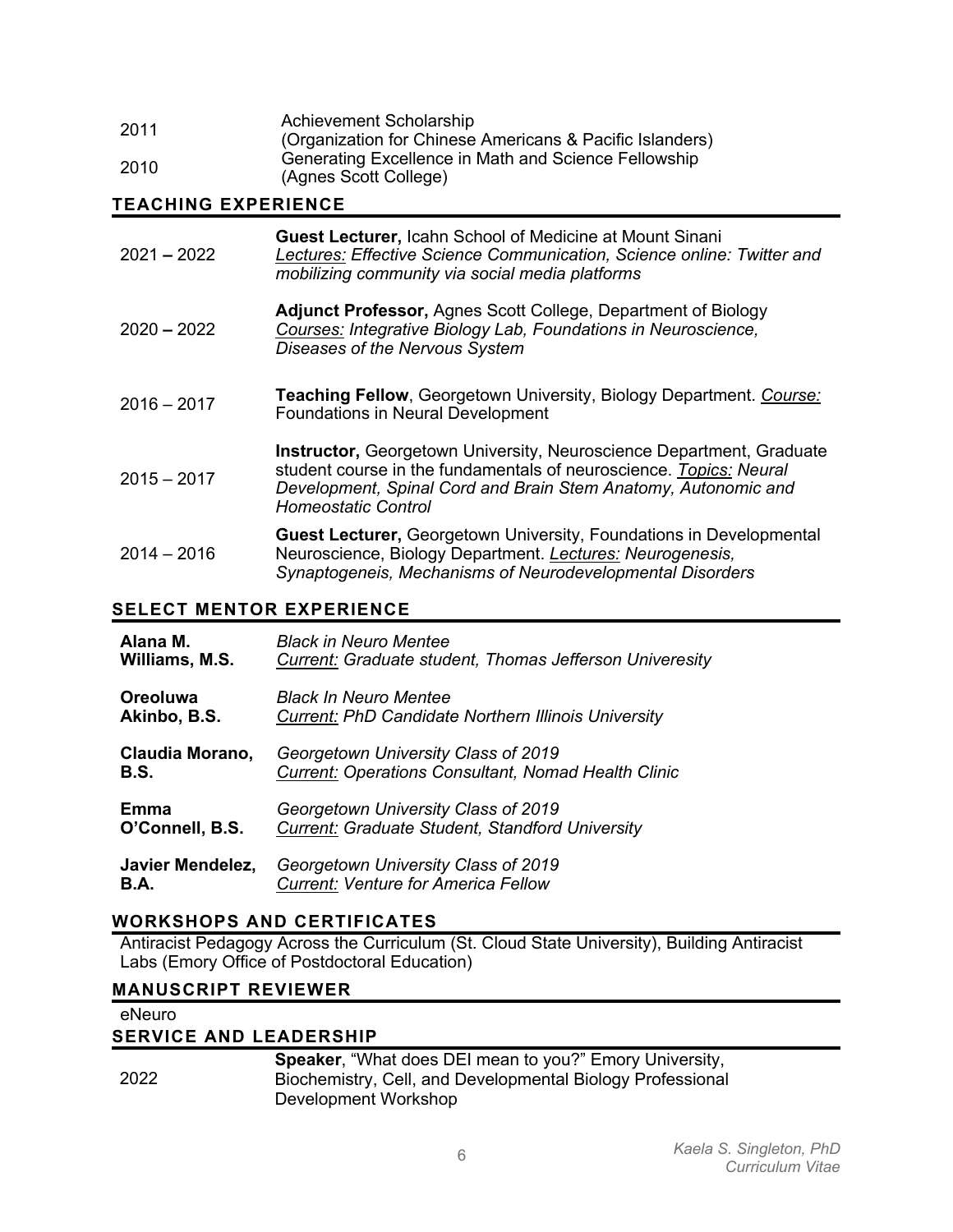| 2022 | Speaker, PATHS Interview, LGBT+ in STEAM                                                           |
|------|----------------------------------------------------------------------------------------------------|
| 2022 | Panelist, "Black Queer Town Hall in STEMH" University of lowa and UPenn                            |
| 2022 | <b>Panelist, "Fix the Gap" 500 Women Scientist</b>                                                 |
| 2022 | Panelist, "STEM Career Developmen Workshop" University of Vermont                                  |
| 2022 | Speaker, "How to find a mentor" Building up the Nerve Podcast                                      |
| 2022 | Panelist, "Out in STEM" Rockefeller University                                                     |
| 2021 | Speaker, "Transitioning to PostDoc," Grad Chat Podcast                                             |
|      | Speaker, "Creating Inclusive Enviornments in Neuroscience" Neurology                               |
| 2021 | and Neurosurgery Special Interest Group                                                            |
| 2021 | Panelist, "LGBTQ+ in Academia," My Fave Queer Chemist Podcast                                      |
| 2021 | Panelist, "Carrer Perspectives in STEM," Neuroscience Program, Emory                               |
|      | University                                                                                         |
| 2021 | Speaker, "Reflecting on Diveristy, Equity & Inclusion," Neuroscience                               |
|      | Program, Emory University                                                                          |
| 2021 | Panelist, "Women in Neuroscience," UT Neuroscience Department and                                  |
|      | Dell Medical Neurology Department                                                                  |
| 2021 | Panelist, "Diveristy, Equity & Inclusion Panel," Georgia State University,                         |
|      | Neuroscience Institute Retreat                                                                     |
| 2021 | Speaker, "Crafting your Grad School Applications Workshop," Harvard                                |
|      | University, McLean Mental Health Research Summer Program                                           |
| 2021 | <b>Speaker, "STEM Talks: Bold Conversations &amp; The Importance of</b>                            |
|      | Representation in STEM" Society for Neuroscience                                                   |
| 2021 | Panelist, "Personal Experiences, Intersectionality, and Call to Action"                            |
|      | University of Amsterdam                                                                            |
| 2021 | Speaker, International Diversity Network's "Intersectionality within the                           |
|      | LGBTQ+ Community" Series                                                                           |
| 2021 | Speaker, "Science Night Keynote, Upper School Assembly Series"<br><b>Germantown Friends School</b> |
| 2021 | Panel, "Real Careers Have Curves" Columbia University                                              |
| 2021 | <b>Panel, "Growing Up in Science" University of Rochester [Link]</b>                               |
|      | Panel, "Current State of Diversity & Inclusion in Postdoctoal Population"                          |
| 2021 | National Postdoctoal Association [Link]                                                            |
| 2021 | Panel, "Mentors & Mocktails" Howard University's Out in Stem                                       |
|      | Panel, Black In Neuroscience: Advocating for yourself and others,                                  |
| 2021 | Georgia State Neuroscience Diversity, Equity and Inclusion Committee                               |
|      | Organizer, "Re-envisioning Postdoctoral Training in Neuroscience"                                  |
| 2021 | National Academies of Sciences, Engineering, and Medicine's Action                                 |
|      | Collaborative on Neuroscience Training [Link]                                                      |
|      | Speaker, "Building your Scientific Brand"                                                          |
| 2021 | Georgia State University, Neuroscience Institute.                                                  |
| 2021 | Speaker, "Effective Scientific Communication on Social Media"                                      |
|      | Icahn School of Medicine at Mt. Sinai, Friedman Brain Institute.                                   |
| 2021 | <b>Council Member, Atlanta Chapter of Society for Neuroscience.</b> [Link]                         |
| 2020 | Panel, "Queer, Trans, Black, Indigenous, People of Color in STEM"                                  |
| 2020 | Panel, "Queer and Trans in Neuro" NeuroMatch Conference [Link]                                     |
| 2020 | <b>Consultant, Diversity, Equity, and Inclusion Committees of two</b>                              |
|      | institutions: Georgia State University & Max Planck Institute                                      |
| 2020 | Co-Founder & President-Elect Black In Neuro [Link]                                                 |
|      | Member, National Academies of Sciences, Engineering, and Medicine's                                |
| 2020 | Action Collaborative on Neuroscience Training: Developing a Nimble and                             |
|      | Versatile Workforce. [Link]                                                                        |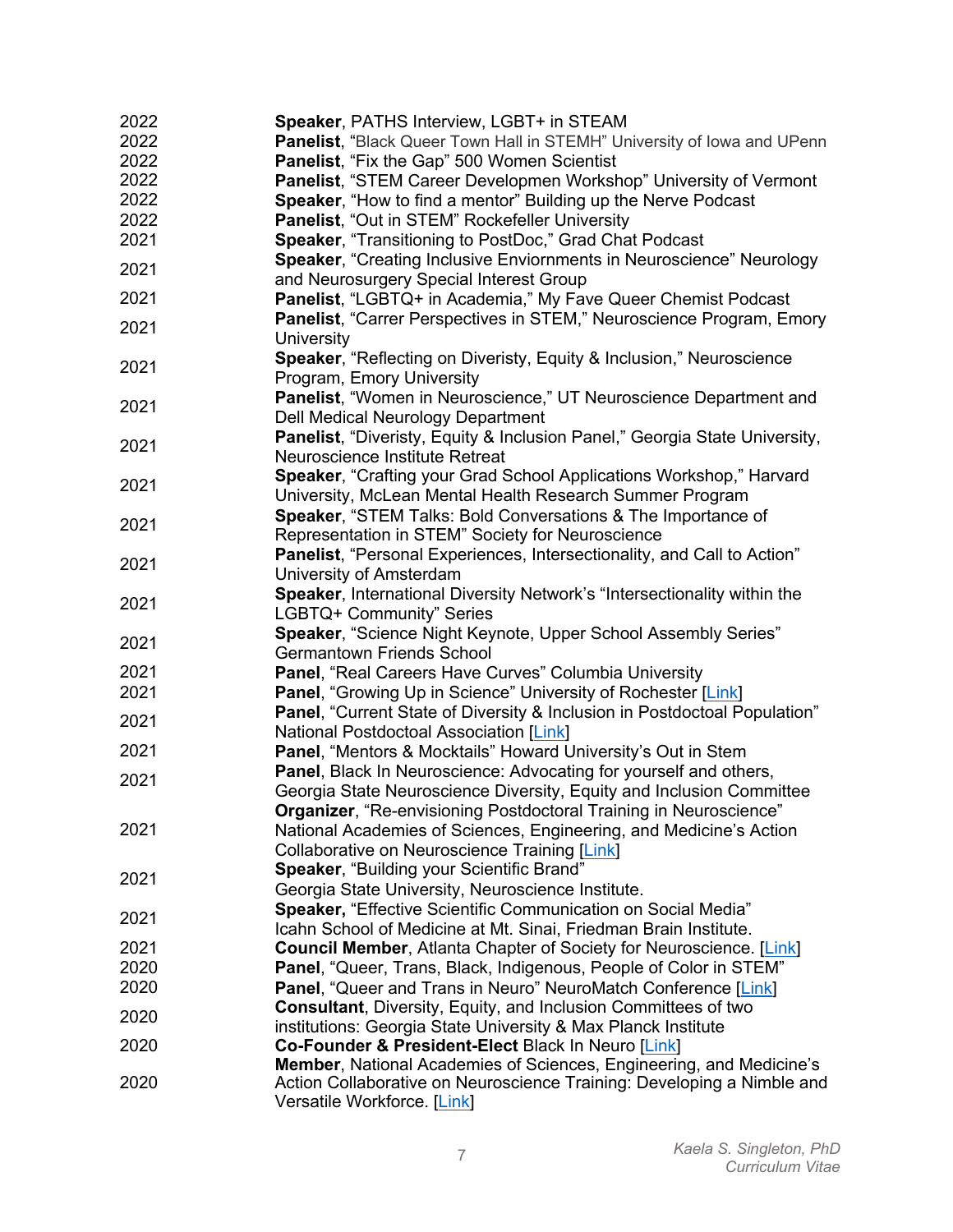| 2020<br>2020             | <b>Speaker, "Using Neuroscience to Foster a Sense of Belonging in STEM"</b><br>International Society for Optics and Photonics.<br>Panel, Agnes Scott College's Alumnae Career Panel            |
|--------------------------|------------------------------------------------------------------------------------------------------------------------------------------------------------------------------------------------|
| 2020                     | Panel, National Academey of Science Engieerning & Medicine<br>"Workshop & Discussion on Racial Justice, Diversity, Equity, and<br>Inclusion in Neuroscience." [Link]                           |
| 2020                     | Panel, BlackInNeuro's "Grad Journey: Making the Most of Your Degree<br><b>Experience Panel." [Link]</b>                                                                                        |
| 2019                     | Panel, "Pathways and Perspectives on Being a Researcher."<br><b>NINDS Society for Neuroscience</b>                                                                                             |
| $2017 - 2019$            | Writer, Georgetown University's Career Catalyst. Topics: Receiving<br>Strong letters of recommendation, choosing a PhD Program, succeeding<br>in Graduate School, Crafting a Strong CV. [Link] |
| 2017                     | Panel, Enhancing Neuroscience Diverse in Undergraduate Research<br>Experience (ENDURE), "Succeeding in Graduate School Panel", NINDS                                                           |
| 2016                     | Panel, "Creating Balance: Women in Science and Technology"<br>Washington DC International School                                                                                               |
| $2016 - 2020$            | Member, Student Advisory Committee,<br>Interdisciplinary Program in Neuroscience                                                                                                               |
| $2014 - 2020$            | Judge, Georgetown University's Junior Science & Humanities<br>Symposium                                                                                                                        |
| $2014 - 2020$            | Volunteer, Georgetown University's Brain Awareness Week                                                                                                                                        |
| $2014 - 2020$<br>2013    | Peer Mentor, Interdisciplinary Program in Neuroscience<br>Panel, Discovering Undergraduate Training Experiences Panel                                                                          |
| <b>MEDIA &amp; PRESS</b> |                                                                                                                                                                                                |
| 2022                     | 1. GO Magazine "100 Women We Love"                                                                                                                                                             |
| 2022                     | Forbes Magazine "30 under 30: Science"<br>2.                                                                                                                                                   |
| 2021                     | <b>National Geographic TV "LGBTQIA+ Innovators in Science" [Link]</b><br>3.                                                                                                                    |
| 2021                     | Real Scientists "#BlackInNeuro Week 2021: Dr Kaela Singleton<br>4.<br>hosts Real Scientists" [Link]                                                                                            |

- <sup>2021</sup> **5. MedPage Today,** by Amanda D'Ambrosio "#BlackInNeuro: How a Hashtag Forged Community for Black Scientists" [Link]
- <sup>2021</sup> **6. Nature Medicine,** by Rodrigo Pérez Ortega "Black scientists gather to form communities and boost diversity in science" [Link]
- 2021 **7. Neuro Central,** "Womxn to Watch Series" [Link]
- 2021 8. **Young Scientists' Journal,** "LGBTQ Spotlight" [*Link Forthcoming*]
- 2021 9. **With a Science Degree,** "Understanding Career Options" [Link]
- <sup>2021</sup> 10. **Chemical & Engineering News,** "Pandemic Stress: The toll it's taking on students" [Link]
- 2020 **11. Cell Mentor,** "1,000 Inspiring Black Scientists" [Link]
- <sup>2020</sup> **12. Society for Neuroscience's Neuronline, "**Advice for Navigating Academia as a Black Woman" [Link]
- 2020 **13. Scientist on the Subway Profile** by Briana Chen. [Link]